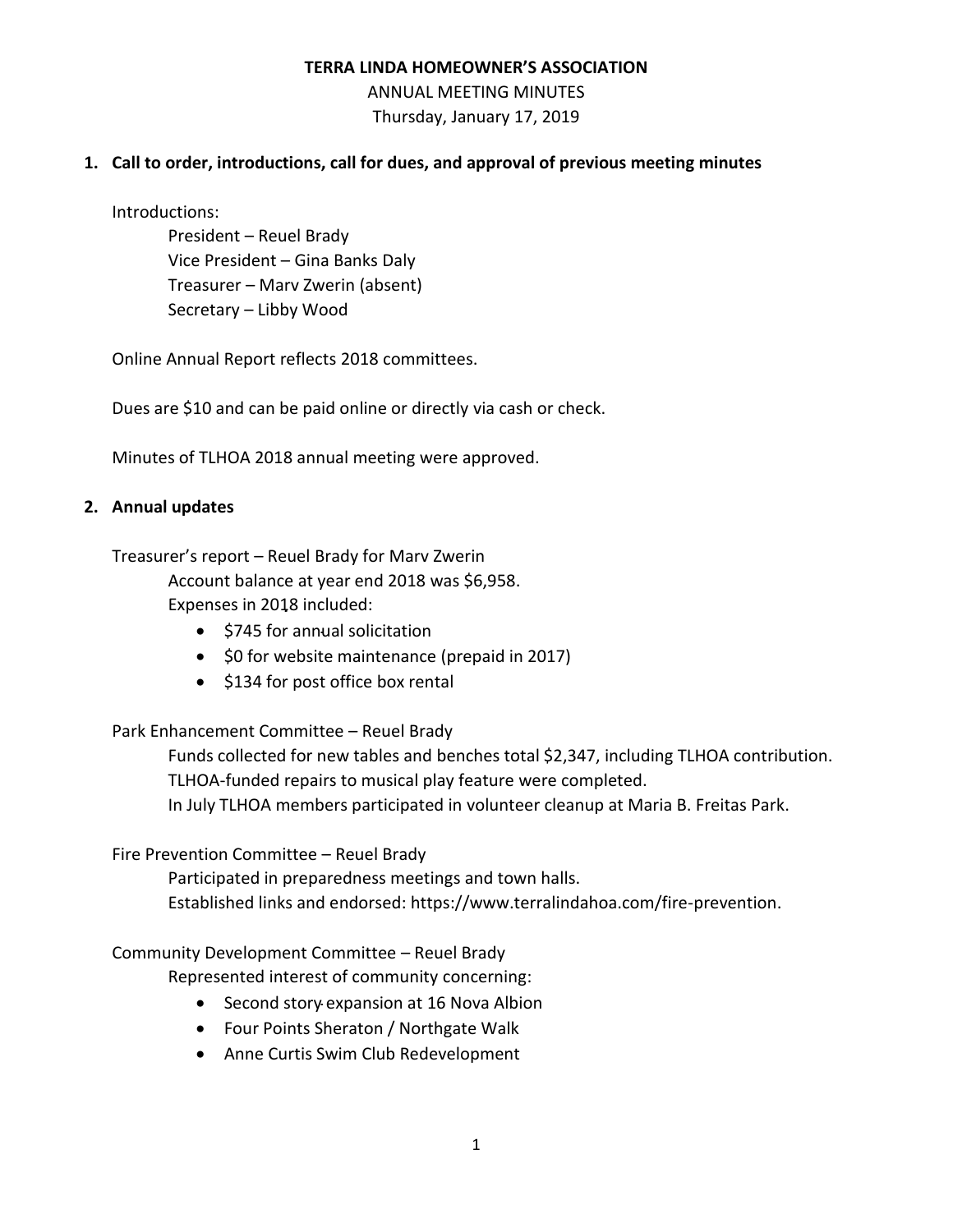ANNUAL MEETING MINUTES Thursday, January 17, 2019

Considered whether project results would be consistent with existing community. Established focus on density, traffic, safety, and preservation of light and views. Participated in review of bike path alternatives to connect Northgate to Civic Center:

- Shirley Fisher chairs advisory group.
- Plan alternatives are being developed by city staff.
- City Council will select alternative to implement.
- Project is currently unfunded.

Continued dialog with new owners of Northgate Mall regarding future plans.

- Owners have completed interviews and are reviewing survey results.
- No plans have yet been proposed.
- Current use of former Sears building has resulted in some disruption.

Supported Kaiser plans to reduce traffic by placing medical offices in Los Gamos facility.

#### Parking Safety Committee – Reuel Brady

Explored the idea of restricting parking to 24 hours.

Determined that costs would outweigh benefits and did not pursue.

Mark Gainer thanked Reuel for working with Terra Linda Manor management on this issue.

### **3. Nominations and election of 2018 officers**

The following slate was approved: President – Gina Bank Daly Vice President – Mary Anne Hoover Treasurer – Kim Brown Secretary – Libby Wood Vice Secretary – Alicia Levin

### **4. Presentation: Homelessness Update – Andrew Henning, Director of Homeless Planning**

Information about Andrew:<https://www.cityofsanrafael.org/contacts/andrew-hening/>

Highlights of 2018:

Launched the Coordinated Entry Program, which includes:

- Use a common assessment tool
- Filter for highest needs
- Create a list (by name) of highest needs
- Prioritize housing placements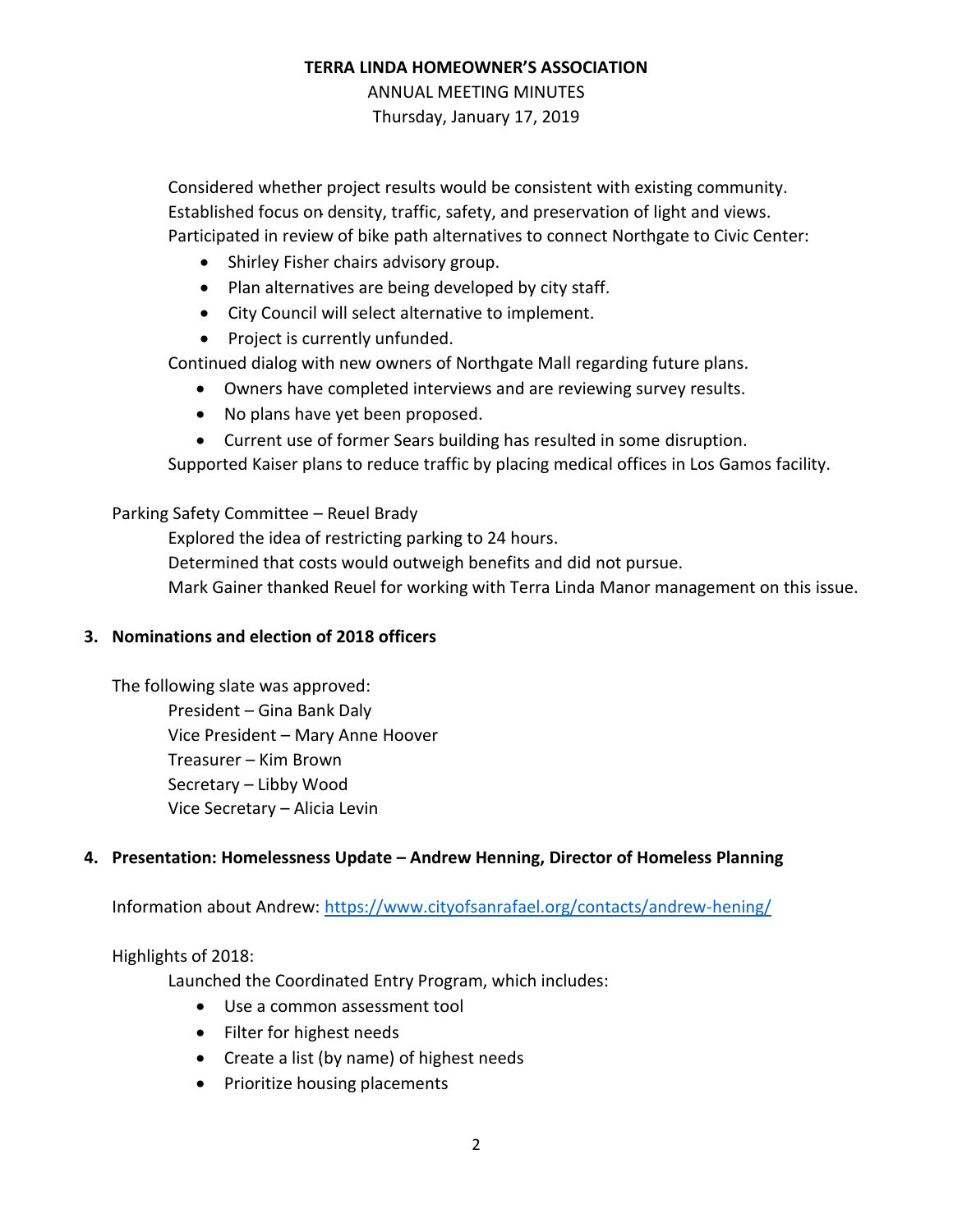ANNUAL MEETING MINUTES Thursday, January 17, 2019

Recruited 82 new landlords to accept housing vouchers. Launched a mobile shower program to replace Ritter House service.

## **5. Presentation: Neighborhood Element of General Plan – Raffi Boloyan, Planning Manager**

General Plan 2020 was adopted in 2004: https://www.cityofsanrafael.org/generalplan-2020/

A consultant, Barry Miller has been hired to manage the 2040 Plan Update process.

In California, topics must include:

- Land Use
- Transportation
- Open Space
- Conservation
- Housing
- Noise
- Safety

The 2020 plan also included sections on:

- Air and Water Quality
- Community Design
- Culture and the Arts
- Economic Vitality
- Governance
- Infrastructure
- Neighborhoods
- Parks and Recreation

Information about the plan is on:<https://www.cityofsanrafael.org/departments/general-plan-2040/>

Community workshops were held in October, including a TL-specific session on October 17.

Input to the plan is welcome and encouraged.

### **6. Open time for items not on the agenda**

Pat Soberanis invited the community to tour the Maria B. Freitas facility. A suggestion was made to collect email addresses for the entire TL community.